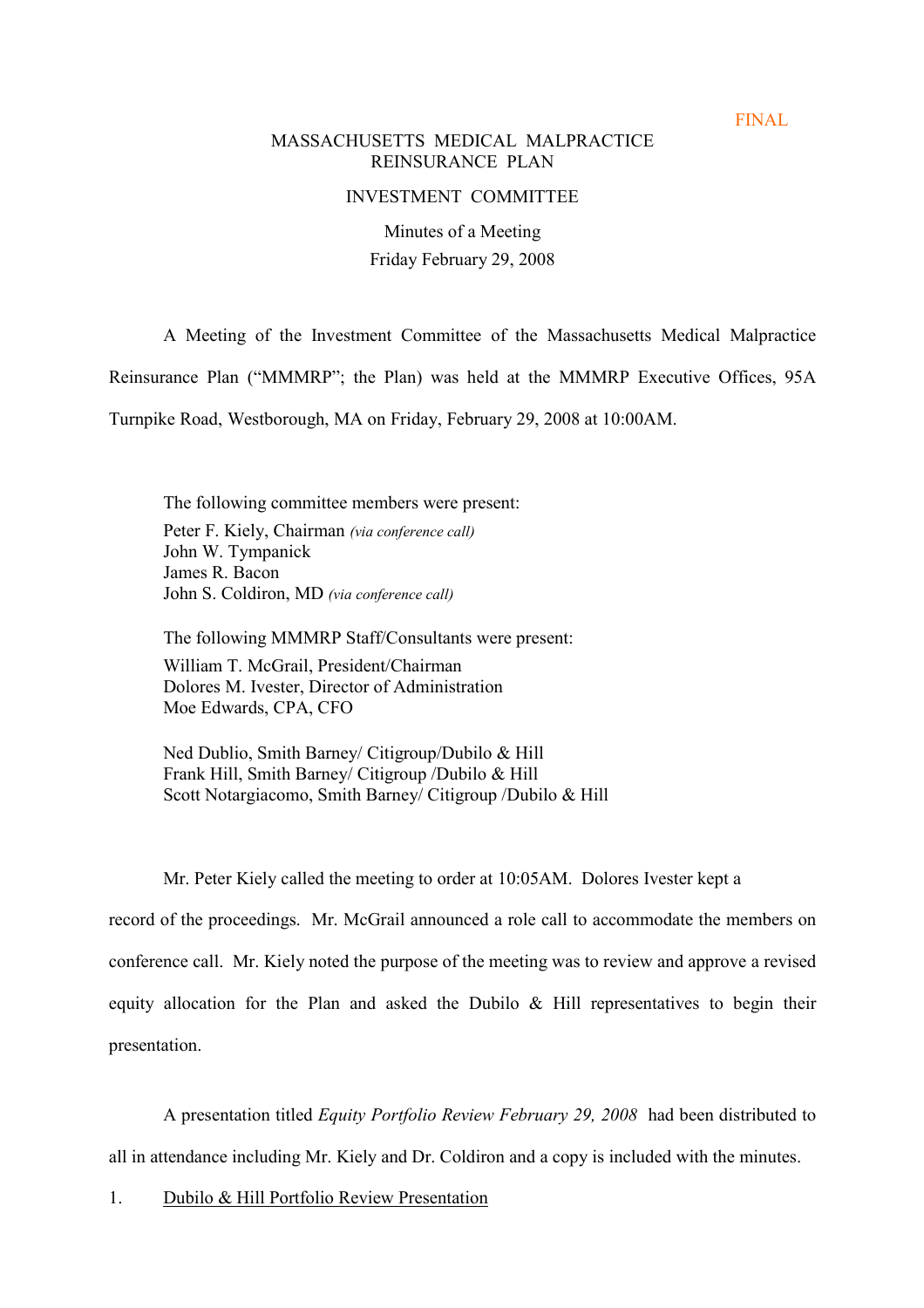Mr. Frank Hill reported the portfolio valuation on 2-25-08 at \$56M and referred to a Proposed Equity Asset Allocation percentage chart indicating a target rate of return of 10%. It was also noted that \$2.9M of the portfolio had been distributed to the Plan in January 2008.

Mr. Hill reviewed a global model shown under Tab2 as the basis of the newly proposed equity allocation, noted the model includes additional asset classes not currently held by the Plan, and discussed the historical performance data. Mr. Hill explained the Zephyr style tables of Summary Statistics and Correlation Matrix tables. The committee asked questions, discussed the proposal including the projected rate of return of 10% and concluded it was reasonable based on the IPS limitations, model selected and history of Plan's current 80/20 asset allocation.

Mr. Hill discussed the *Proposed Passive Equity Allocation* under Tab3 which shows the actual ETF's selected for the portfolio. In response to questions, Mr. Hill discussed the differences in selected ETF's versus the asset classes in the model.

Mr. Hill reviewed the cost structure of the new proposal versus the existing portfolio noting the decrease in fees would approximately offset year-one liquidation costs. Specific questions on Sungard fees were answered and Mr. Edwards answered questions related to tax implications.

Mr. Hill discussed factors to consider for rebalancing that included rates of return, historical returns, and current market conditions. The committee discussed time period for rebalancing both asset classes and percentages and also re-visited the proposed annualized 10% rate of return noted for a 20 year period. Mr. Bacon does feel the proposed return is aggressive given current market and economic conditions. Dubilo & Hill will continue to provide quarterly reports separately for the bond and equity portfolios as well as total portfolio and suggest rebalancing as needed quarterly. The committee discussed looking back longer than 20 years historic data (specifically S&P index) and Dubilo & Hill agreed to provide the data.

## 2. 10 Minute Recess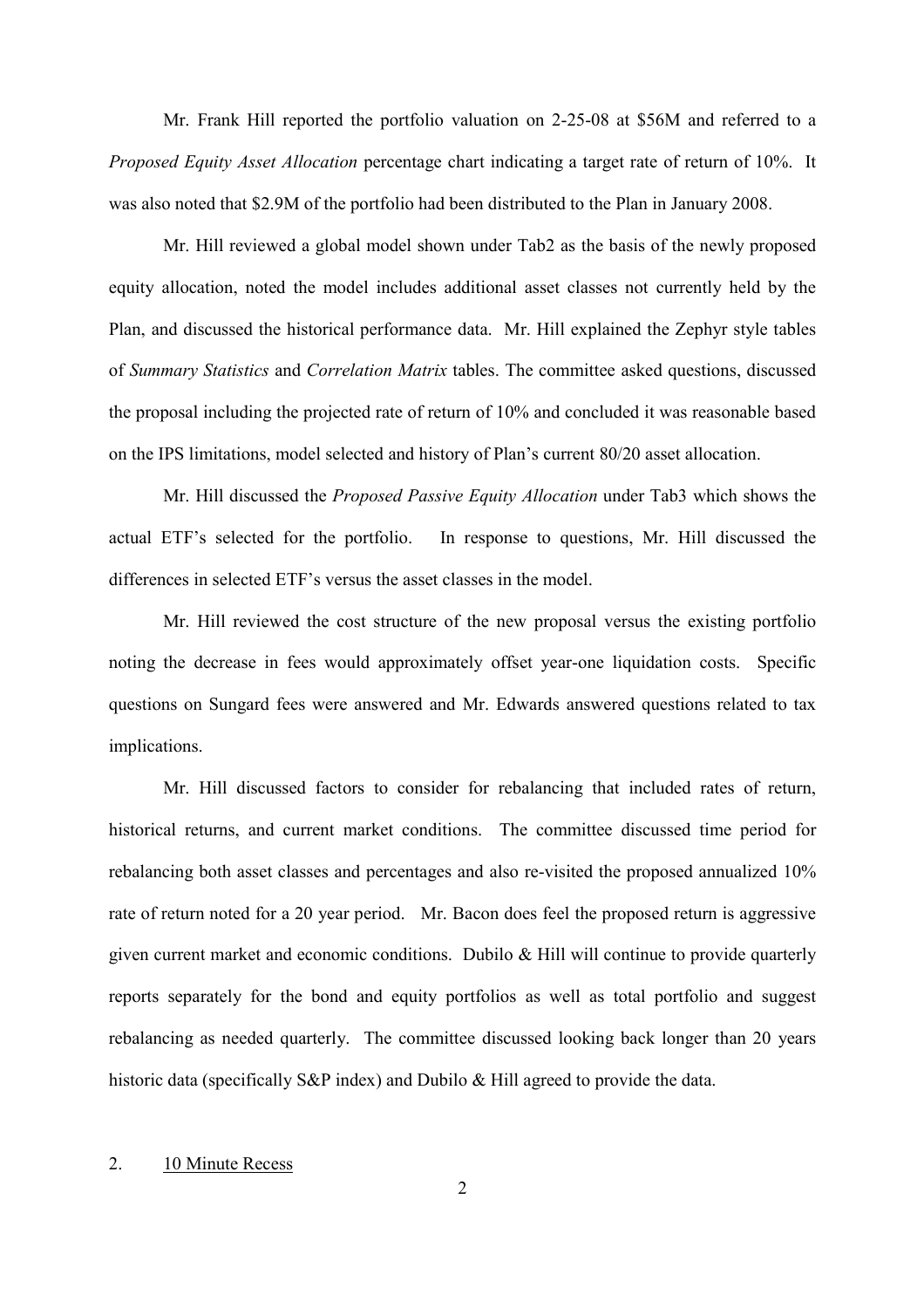## 3. Portfolio Review continued

Mr. Hill obtained Standard and Poor's historic data 1950-2006 and a copy was provided to all in attendance as well as included with the minutes. The data produced average annualized total return for fifty years of 11.9%, gross of management fees and expenses. The committee agrees that 10% is a reasonable rate of return to establish for a 20 year period given the asset classes selected. A **motion** was made by Mr. Tympanick and duly seconded by Mr. Bacon that the committee recommend that the Plan convert to an all ETF strategic equity portfolio which assumes a 10% annualized twenty-year rate of return as presented today by Dubilo & Hill. The motion passed on a unanimous vote. Mr. McGrail invited and confirmed that Chairman Kiely will attend the upcoming Governing Committee meeting on March 20 to present the recommendation.

#### 4. Meeting Minutes

Minutes to the previous meeting dated January 25, 2008 had been distributed. A **motion** was made by Mr. Tympanick and duly seconded by Mr. Bacon to accept the minutes as written. The motion passed unanimously.

5. Mr. Ned Dubilo suggested that the committee vote to include the proposed 10% equity rate of return in the Investment Policy Statement (IPS) and Mr. Scott Notargiacomo suggested the change be made in the section titled Specific Investment Goals. A **motion** was made by Mr. Tympanick and duly seconded by Mr. Bacon to change the current IPS under section Specific Investment Goals to include the proposed 10% annualized equity rate of return for a twenty year period as recommended and voted in this meeting. The motion passed unanimously.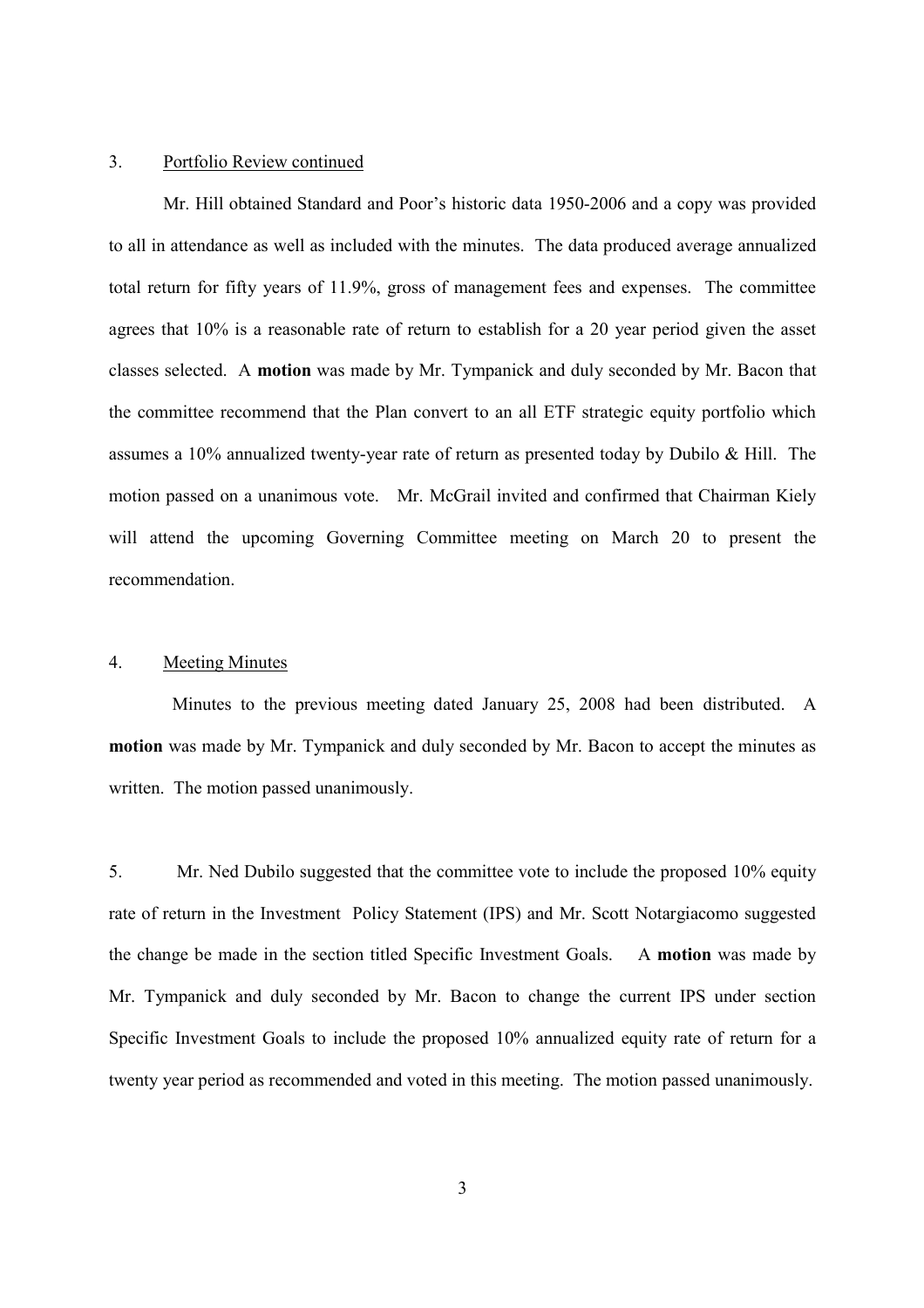6. Mr. Notargiacomo indicated liquidation of current portfolio could be completed in 7-10 days. Mr. McGrail noted that liquidation must be subsequent to approval of Governing Committee following their upcoming March 20 meeting. Mr. Notargiacomo will coordinate needed paperwork for Mr. McGrail's signature(s).

7. Mr. Bacon requested that Dubilo & Hill produce due diligence reports to the committee for each of the ETF's in the proposed portfolio. The committee discussed if any of the vehicles in the proposed portfolio conflict with the IPS especially its restriction of commodities. A **motion** was made by Mr. Tympanick and duly seconded by Mr. Bacon to modify the IPS to clarify that direct ownership of commodities is not permitted. The motion passed unanimously.

8. Dr. Coldiron exited the meeting at 11:30AM prior to adjournment.

9. The committee suggested contacting Mr. William Fain, Madison Scottsdale bond manager, by phone to discuss the Plan's upcoming cash needs. Ms. Ivester called and reported that he was out of town and unavailable until Tuesday. Mr. McGrail, Mr. Edwards and Mr. Notargiacomo will speak with Mr. Fain on his return to his office.

### Adjournment

A **motion** was made and duly seconded to adjourn the Investment Committee meeting at 11:40AM. The motion passed unanimously.

A true record transcribed on March 10, 2008.

 $\mathcal{L}_\text{max}$  , and the set of the set of the set of the set of the set of the set of the set of the set of the set of the set of the set of the set of the set of the set of the set of the set of the set of the set of the

MMMRP Investment Committee